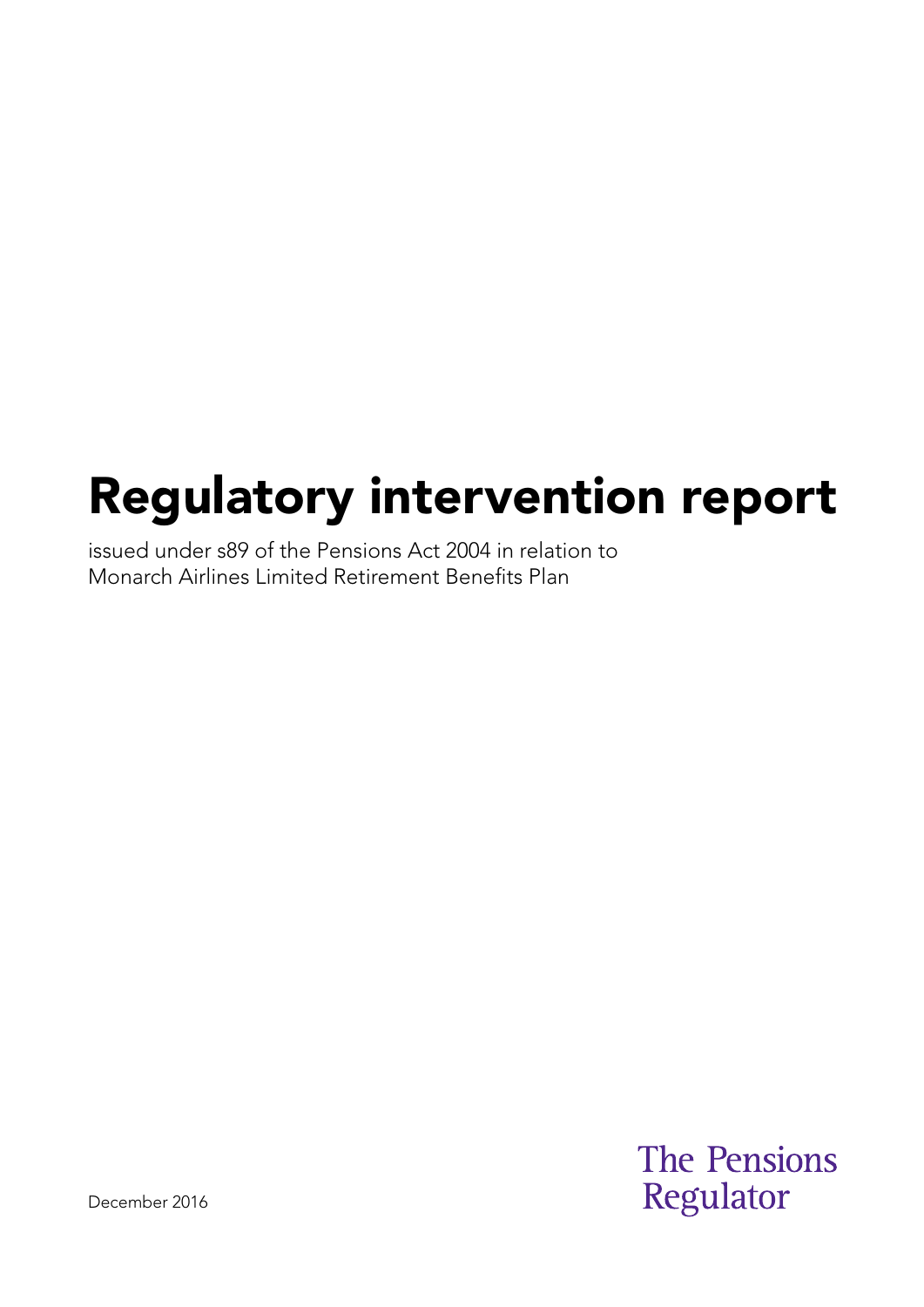## Background

Monarch Airlines forms part of the Monarch Group. Based at Luton airport, Monarch is a British low-cost carrier operating scheduled flights to holiday destinations in the Mediterranean, Canary Islands, Cyprus, Greece and Turkey. It is one of the oldest UK airlines and the Monarch Group as a whole has around 3,000 employees.

Before its restructure in 2014, the Monarch Group ('the group') included Monarch Airlines Limited (the statutory employer of Monarch Airlines Limited Retirement Benefits Plan), First Aviation Limited, and Monarch Aircraft Engineering Limited (both participating employers in the pension scheme). Its ultimate parent and shareholders were the Mantegazza family and Mr Mario Albek.

The scheme had 2,441 members and, as at 30 June 2013, assets of around £287 million and a deficit on a buy-out basis of approximately £594 million.

Monarch operates in a very competitive industry, in which operating costs are very high and profit margins relatively low. From our previous engagement with the scheme's trustees it was clear that the business was subject to many factors which could affect its profitability and, therefore, how much it could afford to contribute to the scheme. The business experienced several difficult trading periods leading up to the 2013 valuation. During these periods the shareholders were asked to make significant investments (£45 million and £75 million) to ensure the business could continue to trade and provide support to the scheme.

In light of these concerns we decided to work with the trustees ahead of the scheme's 2013 valuation.

We choose a number of schemes each year to engage with in this way, meeting with the trustees and the employer from the beginning of the valuation process until it is submitted. This is known as 'proactive engagement' and helps us better understand the issues faced by the scheme and the employer.

In July 2014, we were informed that Monarch was facing insolvency. This was unexpected as the group had recently published its 2013 Annual Report which showed that there had been improvements in the profitability of the business in the previous two years. It had also recently publically announced its intention to order 30 new aircraft from a major manufacturer.

KPMG, advising the employer, informed us that the group required additional funding of between £125-160 million over the next 12 months to prevent insolvency. The employer initially sought support from the shareholders, but after many years of providing financial support to the business, they decided that they were not prepared to provide the level of additional funding that was needed.

As a key stakeholder, we worked with the trustees, their advisers and the group to find the best solution for the scheme and the business. It was noted that recoveries for the scheme would be minimal in the event of an insolvency. Several options were considered, including a solvent sale of the business.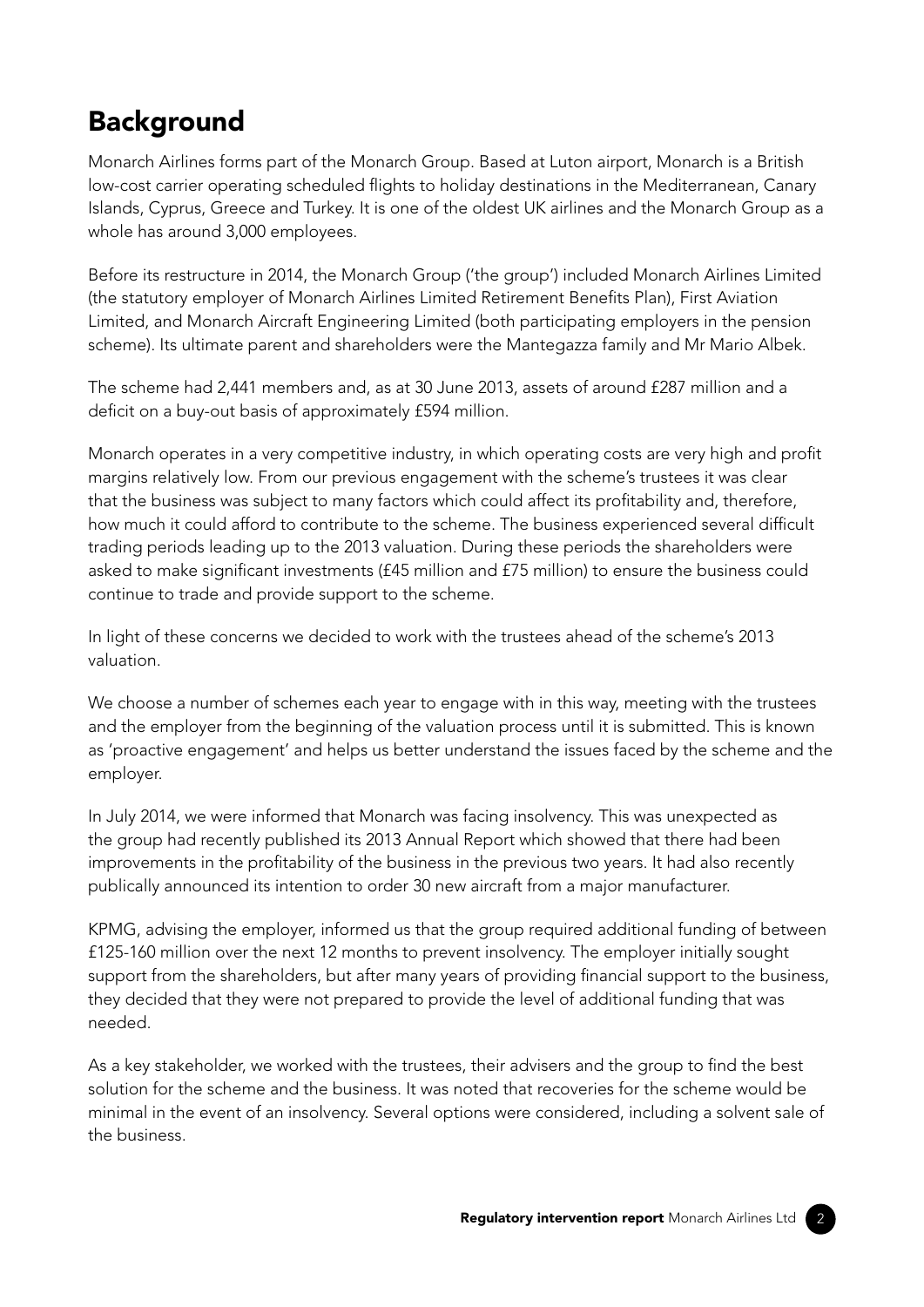## Illustrated summary



# The proposal

Several companies put themselves forward for the tendering process. Among potential bidders were the scheme's trustees. Although their proposal would have meant that the scheme would remain attached to the employer, it would have required the trustees selling a very significant proportion of the scheme's assets to fund the purchase of the business. Our key concerns with this proposal were the costs and risks associated with running an airline and legal issues including restrictions on employer-related investments.

We were also concerned that, while the trustees may have been able to fund the initial cashflow requirement (approx £125 million) by selling a proportion of the scheme's assets, there were likely to be further substantial cash demands from the business in the future. This meant that the scheme was unlikely to have the long-term financial capacity to take over the business without an increased risk to members' benefits.

Because of these concerns, we were unable to support the trustees' proposal and ultimately the shareholder decided not to accept their bid.

Under the circumstances it was clear that without a buyer who could provide the necessary funding for the group, insolvency was inevitable.

Greybull Capital Limited was identified as the preferred bidder, but confirmed they would only proceed with the purchase basis without the scheme. This is both legal and common in transactions of this kind, particularly when the employer is in financial trouble.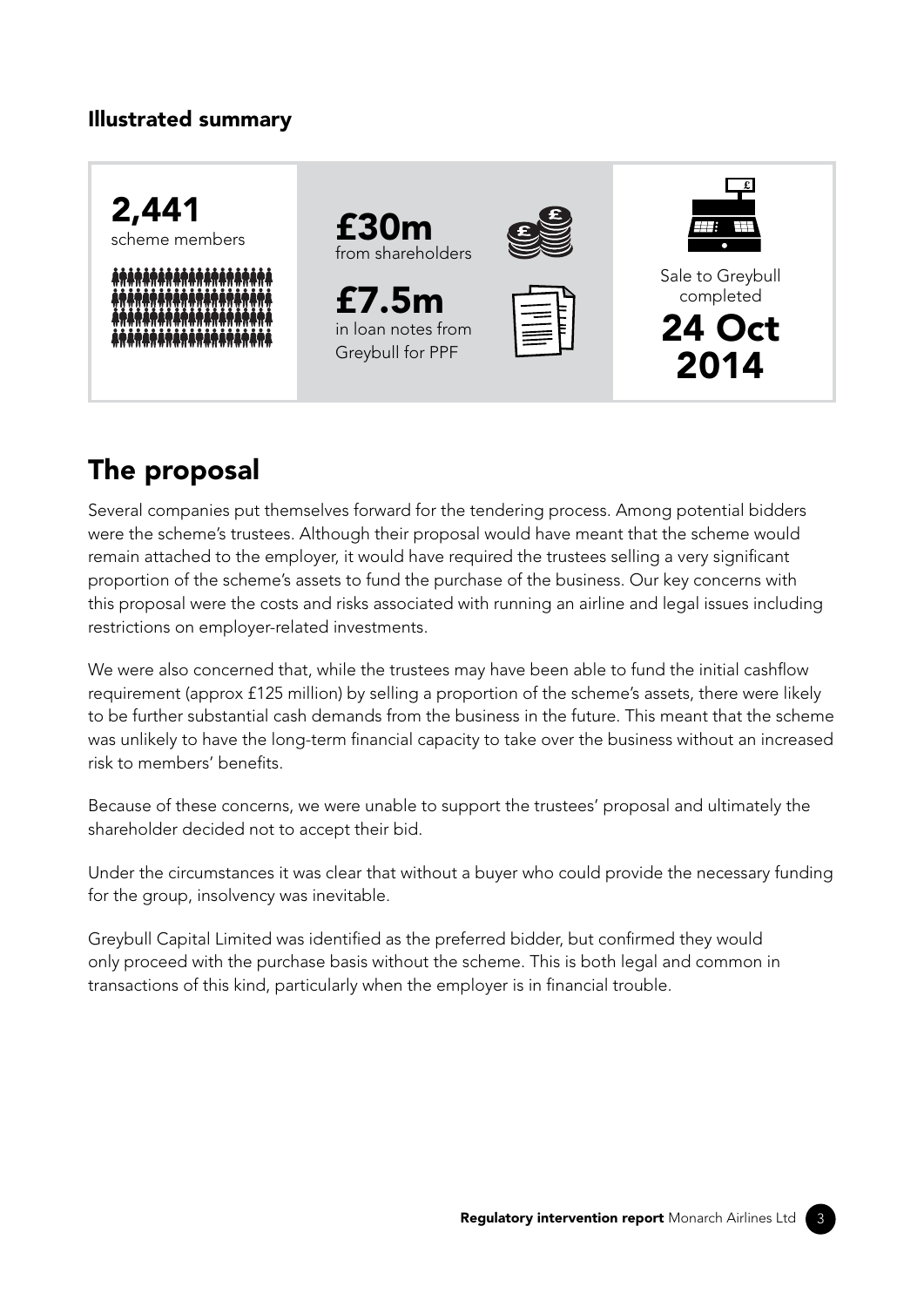Their offer to buy the business and fund the cash flow requirement was conditional on the scheme being separated from the group and there being no ongoing liabilities in respect of the scheme. Accordingly, the employer proposed using a Regulated Apportionment Arrangement  $(RAA)$ , which would separate the scheme from the employer.<sup>1</sup> This would result in the scheme eventually transferring into the Pension Protection Fund (PPF).

## Regulatory action

We have powers under the Pensions Act 2004 to issue either a Contribution Notice (CN) or a Financial Support Direction (FSD), which requires the recipient of the Notice to provide support for a pension scheme.

The transaction proposed would effectively remove all covenant support from the scheme and would trigger PPF assessment. As a result this raised the prospect that our CN or FSD powers could potentially be used. The parties sought clearance to confirm that we would not use these powers in relation to the deal.

The trustees' advisers, Ernst and Young, undertook comprehensive analysis into the potential use of our powers, both in relation to the deal and the business activities of the parties involved, to establish whether there was any avoidance activity. This included analysis of the shareholders' support for the company, along with analysis to establish whether the shareholders might have used their trading relationships with the employer to extract value. We accepted the advisers' conclusion that there were no reasonable grounds for us to use our powers.

The initial clearance application featured an RAA, and offered a £20 million mitigation payment by the shareholders to the scheme. Given that a third-party purchaser was involved, and in keeping with PPF guidelines, a 10% equity stake for the PPF in the ongoing business was also offered.

When reviewing the application, it appeared to us that the scheme was not being treated fairly in comparison to the group's other unsecured creditors. We therefore concluded that the offer was not acceptable and we refused to grant clearance in respect of the transaction and did not approve the RAA.

With input from the PPF, we entered into a series of robust negotiations with the shareholder, Greybull and the employer. They provided evidence of compromises by all of the group's existing creditors, and submitted a revised application detailing an improved offer. Based on this new proposal, and with the support of the PPF, we gave clearance and granted approval for the RAA.

#### 1

Further information about RAAs can be found in our regulatory guidance on multiemployer schemes and employer departures on our website at www.tpr. [gov.uk/multi-employer](http://www.tpr.gov.uk/multi-employer).

The employer and the shareholders jointly applied for clearance from TPR for the transaction and for approval for the RAA.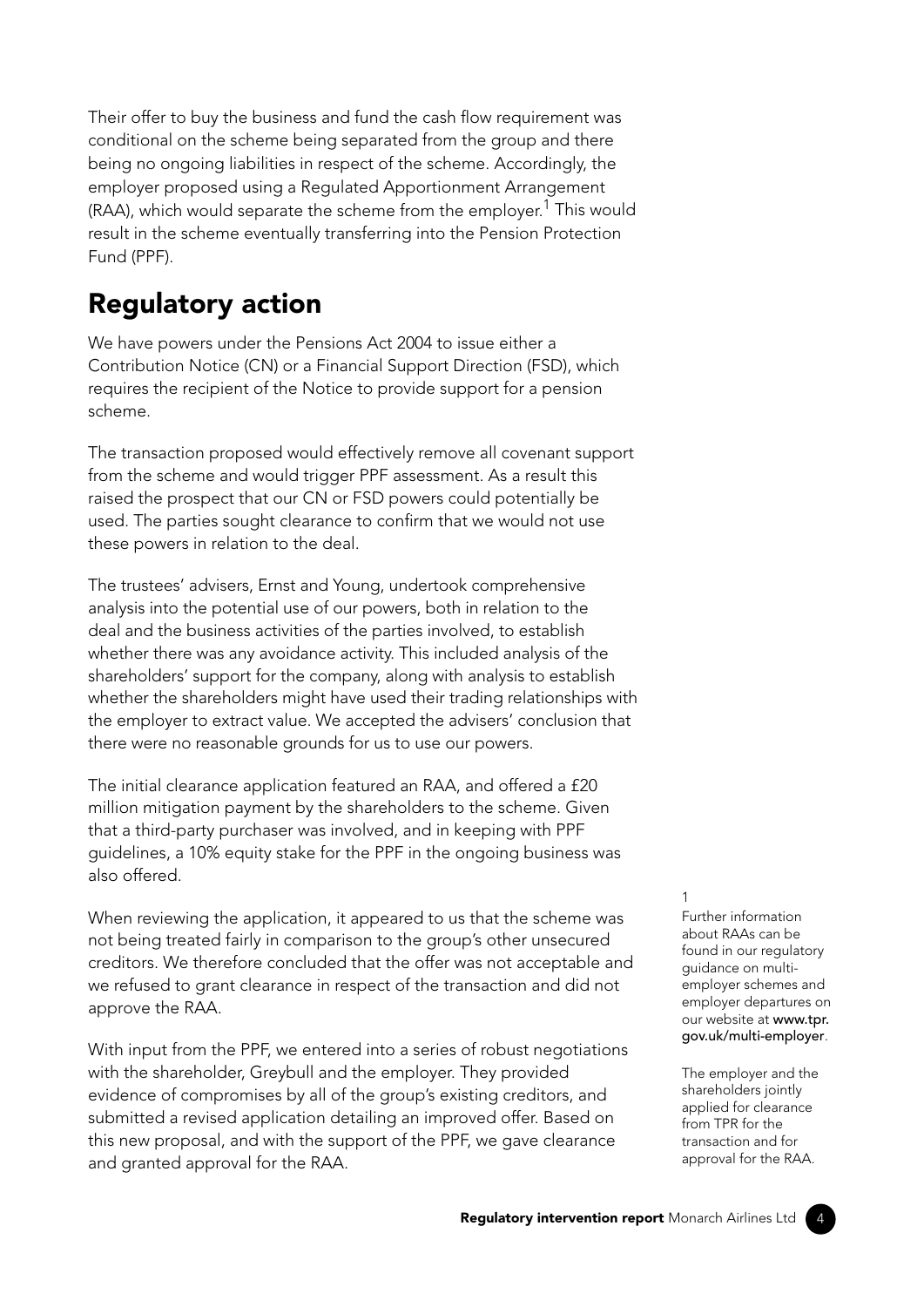### How we assess RAAs

| <b>RAA</b> test                                                                                               | How it was met                                                                                                                                          |
|---------------------------------------------------------------------------------------------------------------|---------------------------------------------------------------------------------------------------------------------------------------------------------|
| Whether insolvency of the<br>employer would be inevitable or<br>whether other solutions would<br>prevent this | The trustees sought independent<br>financial advice which confirmed<br>that insolvency was inevitable                                                   |
| Whether the scheme might<br>receive more from an insolvency                                                   | The trustees sought independent<br>financial advice on the scheme's<br>estimated outcome on insolvency                                                  |
| Whether a better outcome<br>might be arrived at by using a<br>CN or FSD                                       | We concluded that the RAA<br>delivered the best outcome in the<br>circumstances and that there was<br>no evidence of avoidance activity                 |
| The circumstances of the rest of<br>the employer group                                                        | The shareholder relinquished<br>control of the entire group and we<br>were comfortable that no one was<br>benefiting disproportionately from<br>the RAA |
| The outcome of the proposal for<br>other creditors                                                            | Evidence provided demonstrated<br>that other creditors of the<br>group were making significant<br>compromises                                           |

## Why did we accept the revised offer?

Under the revised offer the shareholders confirmed they would sell their entire shareholding in the Monarch Group, write off £61 million of debt and £20 million of preference shares for a nominal sum and would settle a further £27.5 million of guarantees in respect of the company's debts. They would also pay an additional £30 million to the scheme immediately on completion of the sale.

In addition to the £30 million payment, Greybull provided a 10% equity stake in the new restructured business to the PPF and a £7.5 million secured loan note from Monarch to the PPF, payable in instalments over the next three years.<sup>2</sup>

Monarch also provided evidence of other stakeholder concessions, which included leases being terminated or renegotiated, staff pay cuts, and other creditors taking a reduction in their entitlement.

2

While we and the PPF will give consideration to offers of payments to be made after the transaction (such as loan notes), we assess the acceptability of any RAA proposal primarily based on the amount of cash offered upfront.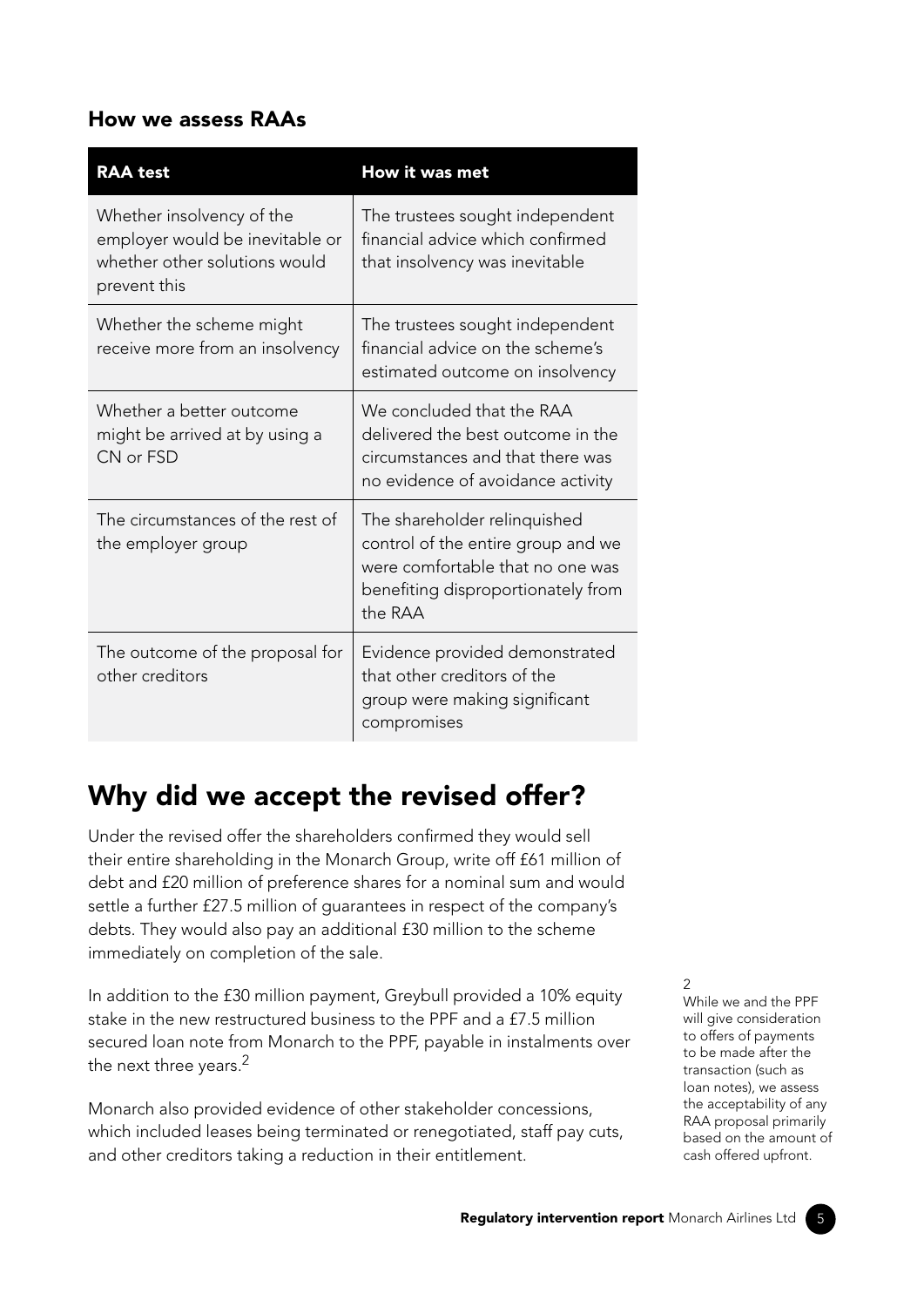## Outcome

We provided clearance for Greybull's acquisition of Monarch, approved the RAA, and the PPF confirmed it did not object. The sale to Greybull completed on 24 October 2014 and the scheme entered the PPF assessment period.

The Monarch deal led to a better outcome for the scheme than would otherwise have resulted from uncontrolled insolvency. A small number of highly-paid scheme members' benefits were affected by PPF's compensation cap. However, the proportion of scheme members affected by this cap was relatively low with the majority receiving 90% or more of their benefits. It also facilitated Greybull's acquisition of the group, which has enabled the business to continue trading.

## Our approach

This is an example of where, in critical situations like this, we will work with employers, trustees and other stakeholders to try to achieve the best possible deal for members and the PPF within the legislative framework. We will carry out our due diligence to determine the risk to the parties and give consideration to the specific circumstances facing the employer and we will reject proposals that are not credible or which require further development.

Thanks to the hard work of all parties involved, a long-established business was able to continue trading, and the scheme received a greater amount from the shareholder and Greybull to offset the detriment to the fund.

## Timeline of events

May 2013 – Case team begins proactive engagement with the trustees and the employer in relation to the 2013 valuation

Ī

Ι

Jul 2013 – Preferred bidder announced for re-fleeting programme for the airline

Dec 2013 – Annual report 2012-2013 published

Jul/Aug 2014 – Discussions with group regarding insolvency and possible solutions/options

23 Sep 2014 – We refuse clearance for an RAA

25 Sep 2014 – We provide clearance for a revised proposal and approves RAA

24 Oct 2014 – After expiry of the 28 day period, the sale to Greybull completes and scheme enters PPF assessment